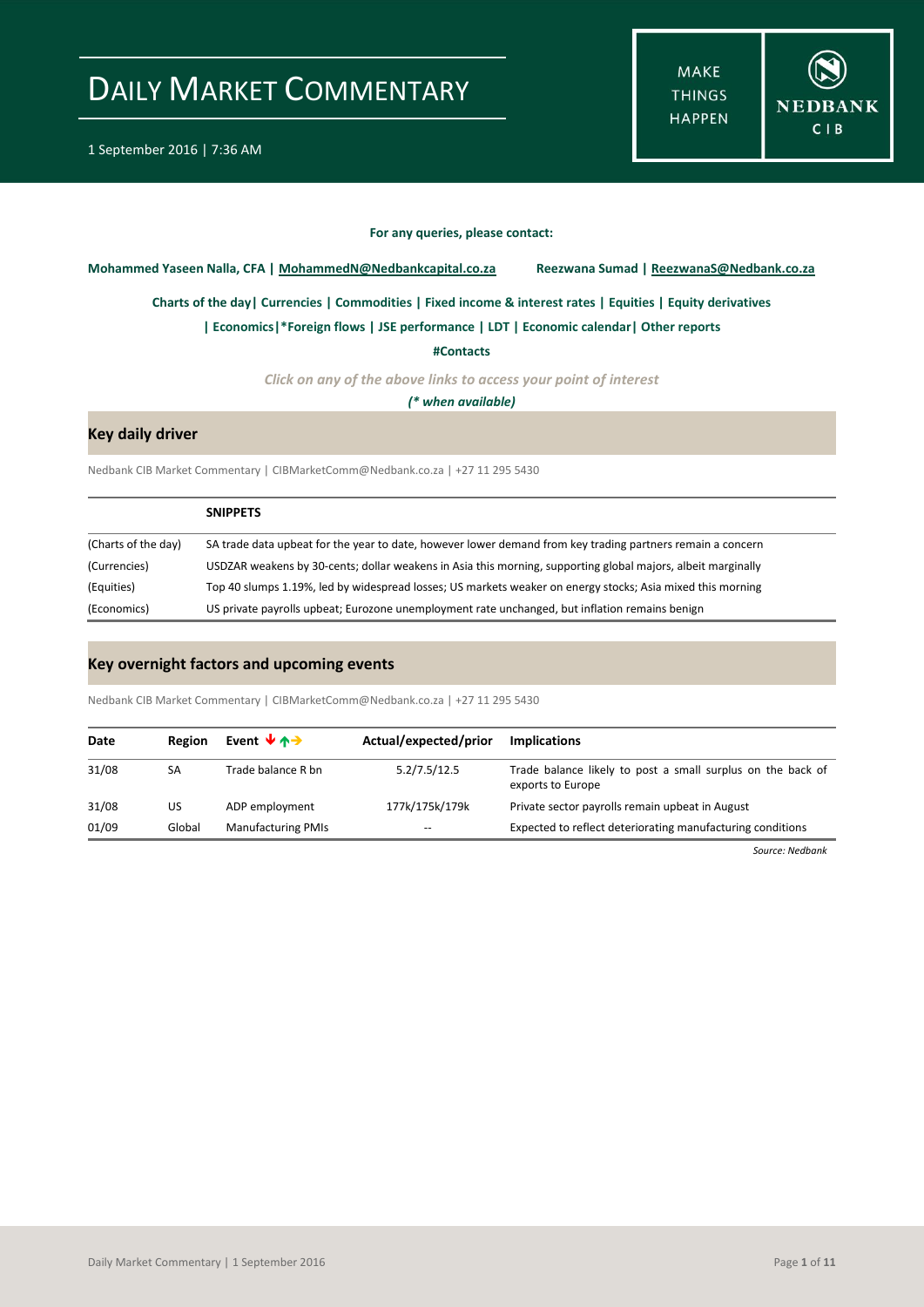## <span id="page-1-0"></span>**Charts of the day** [back to top](#page-0-0) **back to top**

Nedbank CIB Market Commentary | CIBMarketComm@Nedbank.co.za | +27 11 295 5430

- SA's trade surplus narrowed to R5.2 billion in July, from R12.5 billion in June, worse than forecasts of R8 billion. Exports declined by 9% over the month, while imports fell by 2.4%. Exports of all products apart from vehicles contracted in July, while imports of equipment, machinery and chemicals drove the headline slump in imports.
- For the year to date, the trade surplus stands at R17.4 billion, in stark contrast to the R24.7 billion deficit achieved in the same period last year. Trade gains were mainly the result of a R60 billion increase (or +10.1%) in exports this year, relative to the same period in 2015.
- On a geographical basis, exports fell across the board, most notably exports to Europe (-12.3% m/m) and America (-16.2% m/m). Only imports from Africa edged higher.
- Global conditions remain lacklustre, which together with low commodity prices will hamper export performance in the short term. However, the recent weakness of the rand should be supportive. Import growth is also likely to be modest as household demand will be hurt by weak confidence, as well as high inflation and debt service costs. Imports of capital equipment will also remain weak as the private sector remains cautious about committing to large expansion projects given the challenging operating environment on the back of high input costs and weak demand. However, agricultural imports are likely to remain strong due to the effects of the drought. As a result, trade figures will therefore remain highly volatile. The continuing surplus does, however, suggest that the weaker rand is helping the balance of payments to adjust appropriately.
- The local economic outlook remains dire, with fractional, if any, growth expected this year. The SARB may raise interest rates by a further 25 bps before year-end, on the back of a sharply weaker rand exchange rate, threat of a credit rating downgrade, as well as a possible rate hike by the Fed.

**SA Imports: July 2016**

23 28%

**Mineral Products** 

**Chemicals** 

**Vehicles Aircraft** Vessels

 $9.92%$ 

Equipment

Components

Prepared

otographic<br>edical ouicai<br>auinment

Machinery

### **SA Exports: July 2016**



*Source: SARS*

#### **SA trade surplus narrows as exports decline**



*Source: SARS*

*Source: Nedbank Group Economic Unit*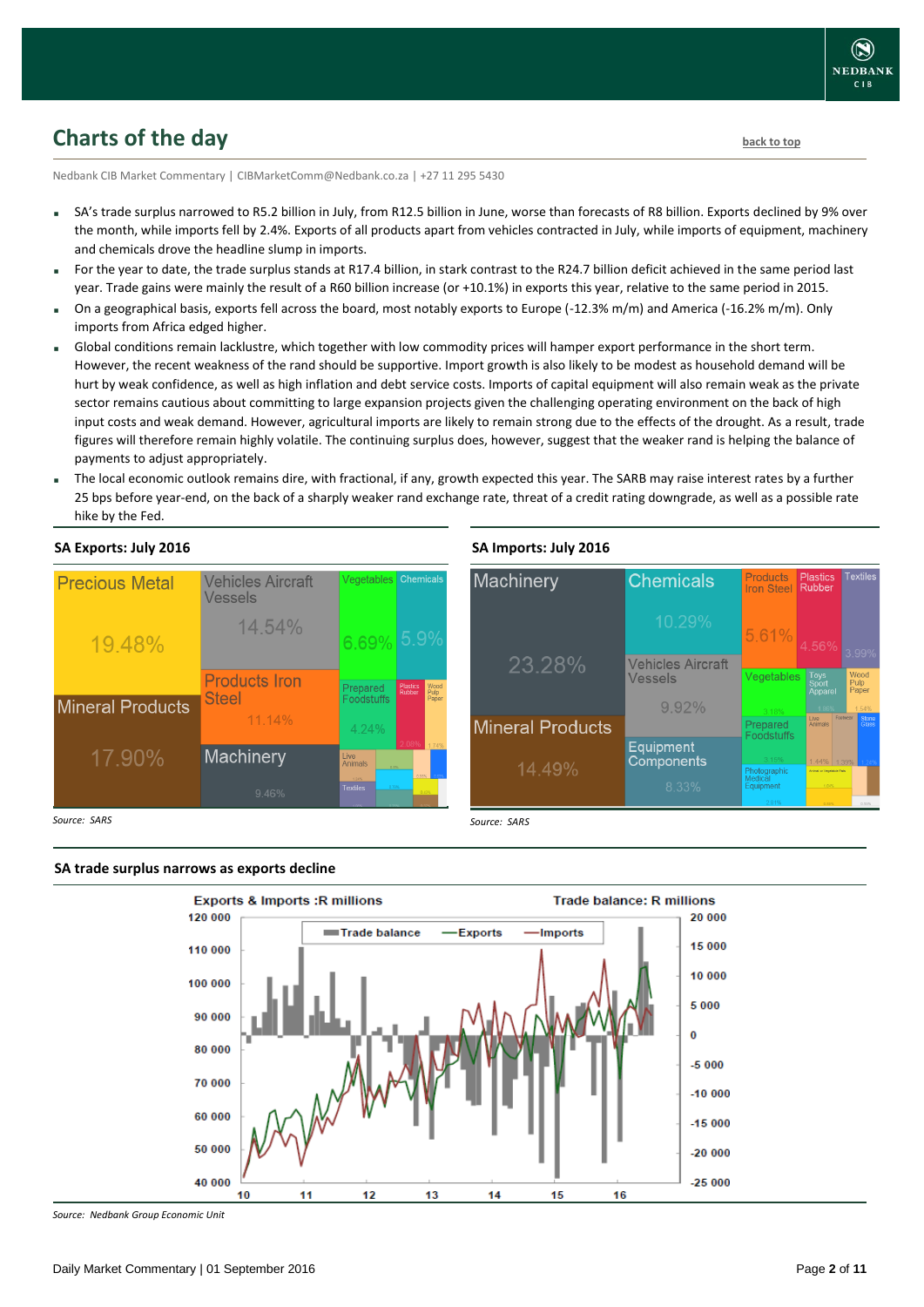

### <span id="page-2-0"></span>**Currencies [back to top](#page-0-0)**

Business Banking FX | +27 11 535 4003 | Corporate FX | +2711 535 4002 | Institutional FX | +2711 535 4005

- The Local session saw the Rand starting the day around 14.5100. Early morning trade saw the local unit strengthen at first, to touch 14.4000 on the low. As the day progressed the currency held steady between 14.4000 and 14.5000 for most of the day. Then news broke that Futuregrowth (SA's biggest debt manager) halted loans to 6 state-owned entities. This saw the Rand trade higher, touching a high of 14.7450. The methodology behind the Futuregrowth decision was simple, they show concern about governance of SOE's, and cannot place client's money at risk in current uncertain political environment. Since the Fin Min Gordhan has come under the spotlight, the Rand has lost 7.7%, going from been one of the best performing emerging market currencies to one of the worst. This doesn't bode well for the local economy and the consequences that could follow. The New York session held a range of 14.6410 to 14.7450. This morning the Rand opens at 14.7100.
- International markets continued to trade range bound for consecutive sessions. Eurozone unemployment and CPI both missed the market expectations slightly, at 10.1% and 0.8%. This didn't seem to bother the currency as it closed the day near the highs of 1.1160. Gold prices showed the risk-off sentiment for the day as it traded \$6 weaker to close at \$1308. EURZAR trading this morning at 16.4000 and GBPZAR at 19.3400.
- Today we have a bunch of Mfg PMI out of Europe, jobless claims, productivity and ISM Mfg out from the US and local Mfg PMI. Focus turns to the NFP tomorrow as a main data release for the week. Possible trading range: 14.6000-14.9000

| <b>Majors</b>                   | Last price | $\%$ $\Delta$<br>$-1d$     | $\Delta_0$<br><b>MTD</b>  | $\sqrt{\Delta}$<br><b>YTD</b> | <b>Month</b><br>trend | <b>USD</b> trend    |
|---------------------------------|------------|----------------------------|---------------------------|-------------------------------|-----------------------|---------------------|
| <b>GBPUSD</b>                   | 1.31       | 0.03                       | $-0.65$                   | $-10.79$                      | ⊕                     | USD strength        |
| <b>FURUSD</b>                   | 1.12       | $-0.06$                    | $-0.21$                   | 2.62                          | ⊕                     | USD strength        |
| <b>USDJPY</b>                   | 103.26     | $-0.02$                    | 1.18                      | $-14.09$                      | ♠                     | USD strength        |
| <b>USDAUD</b>                   | 1.33       | $-0.29$                    | 0.74                      | $-3.33$                       | ♠                     | USD strength        |
| Rand crosses                    | Last price | $\%$ $\Delta$<br>$-1d$     | $\% \Delta$<br><b>MTD</b> | $\Delta$<br><b>YTD</b>        | <b>Month</b><br>trend | <b>ZAR</b> trend    |
| <b>USDZAR</b>                   | 14.71      | $-0.04$                    | 5.96                      | $-5.03$                       | ♠                     | <b>ZAR</b> weakness |
| <b>GBPZAR</b>                   | 19.33      | $-0.02$                    | 5.30                      | $-15.27$                      | ⇑                     | ZAR weakness        |
| <b>EURZAR</b>                   | 16.40      | $-0.11$                    | 5.72                      | $-2.53$                       | ♠                     | ZAR weakness        |
| <b>AUDZAR</b>                   | 11.09      | 0.24                       | 5.02                      | $-1.74$                       | ♠                     | <b>ZAR</b> weakness |
| ZARJPY                          | 7.02       | 0.03                       | $-4.40$                   | $-9.55$                       | л                     | <b>ZAR</b> weakness |
| <b>African FX</b>               | Last price | $\gamma_0 \Delta$<br>$-1d$ | $\Delta_0$<br><b>MTD</b>  | $\Delta_0$<br><b>YTD</b>      | <b>Month</b><br>trend | <b>ZAR</b> trend    |
| ZARMWK (Malaw ian kw acha)      | 49.04      | 0.06                       | $-5.35$                   | 13.67                         | ⊕                     | <b>ZAR</b> weakness |
| ZARBWP (Botsw ana pula)         | 0.74       | 0.05                       | $-2.76$                   | 1.72                          | ⊕                     | ZAR weakness        |
| ZARKES (Kenyan shilling)        | 6.89       | 0.09                       | $-5.72$                   | 4.24                          | ⊕                     | <b>ZAR</b> weakness |
| ZARMUR (Mauritian rupee)        | 2.40       | 0.20                       | $-5.92$                   | 3.37                          | ⊕                     | <b>ZAR</b> weakness |
| ZARNGN (Nigerian naira)         | 23.05      | 0.04                       | 0.18                      | 79.04                         | ⇑                     | ZAR strength        |
| ZARGHS (Ghanian cedi)           | 0.27       | $-0.37$                    | $-5.85$                   | 9.14                          | ⊕                     | <b>ZAR</b> weakness |
| ZARZMW (Zambian kw acha)        | 0.65       | 0.37                       | $-11.86$                  | $-8.51$                       | ⊕                     | <b>ZAR</b> weakness |
| ZARMZN (Mozambican metical)     | 4.95       | 0.04                       | 0.69                      | 59.50                         | ♠                     | ZAR strength        |
| Source: Bloomberg & Nedbank CIB | Time       |                            | 2016/09/0107:16           |                               |                       |                     |

*\*Please note that the sign on the % change reflects the change on the headline number. The narrative indicates the trend direction over the month. For trade in any of these currencies, contact our FX dealing desks*



### **EUR/USD**

*Source: Bloomberg, Nedbank*



*Source: Bloomberg, Nedbank*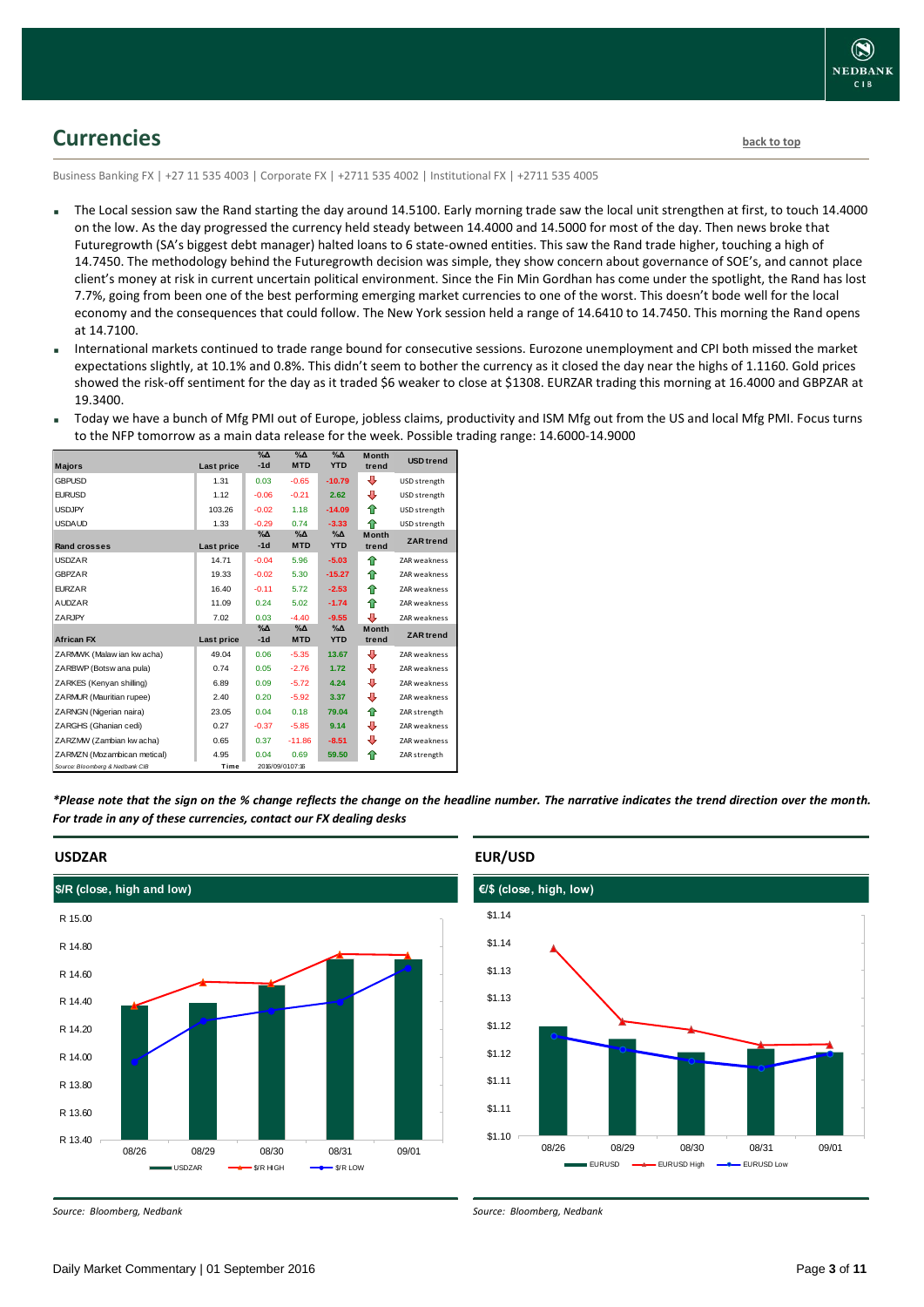## <span id="page-3-0"></span>**Commodities [back to top](#page-0-0)**

Nedbank CIB Market Commentary | CIBMarketComm@Nedbank.co.za | +27 11 295 5430| +27 11 535 4038

- Gold declined by \$8/oz. but remained within a narrow trading range yesterday. Even though the dollar weakened marginally overnight, this was not enough to support the gold price even marginally. Markets trade cautiously ahead of non-farm payrolls data out of the US tomorrow.
- EIA inventory data showed a 2.28 million barrel increase in crude inventories last week, which placed downside pressure on the oil price yesterday. Brent declined by more than \$2/bbl. over the past two days and may remain weak in the near term. However, event-risk in the form of an OPEC meeting this month will result in some volatility in the oil price.

| <b>Commodities</b>              | Last price | $\% \Delta$<br>$-1d$ | $\% \Delta$<br><b>MTD</b> | $\% \Delta$<br><b>YTD</b> | <b>Month</b><br>trend |
|---------------------------------|------------|----------------------|---------------------------|---------------------------|-----------------------|
| Brent near future (\$)          | 47.19      | 0.32                 | 11.14                     | 26.58                     | n                     |
| WTI crude (\$)                  | 44.99      | 0.65                 | 8.15                      | 21.46                     | €                     |
| Gold spot (\$)                  | 1 308.68   | 0.04                 | $-3.15$                   | 23.21                     | ⇩                     |
| Platinum spot (\$)              | 1 051.38   | 0.07                 | $-8.46$                   | 17.66                     | J                     |
| SA w hite maize spot (R)        | 4 072.00   | $-2.33$              | $-3.21$                   | $-12.64$                  | J                     |
| Source: Bloomberg & Nedbank CIB | Time       |                      | 2016/09/0107:16           |                           |                       |

### **Platinum vs. Gold**



### **Brent Crude vs. West Texas Intermediate Brent Crude vs West Texas Intermediate**



*Source: Bloomberg*

*Source: Bloomberg*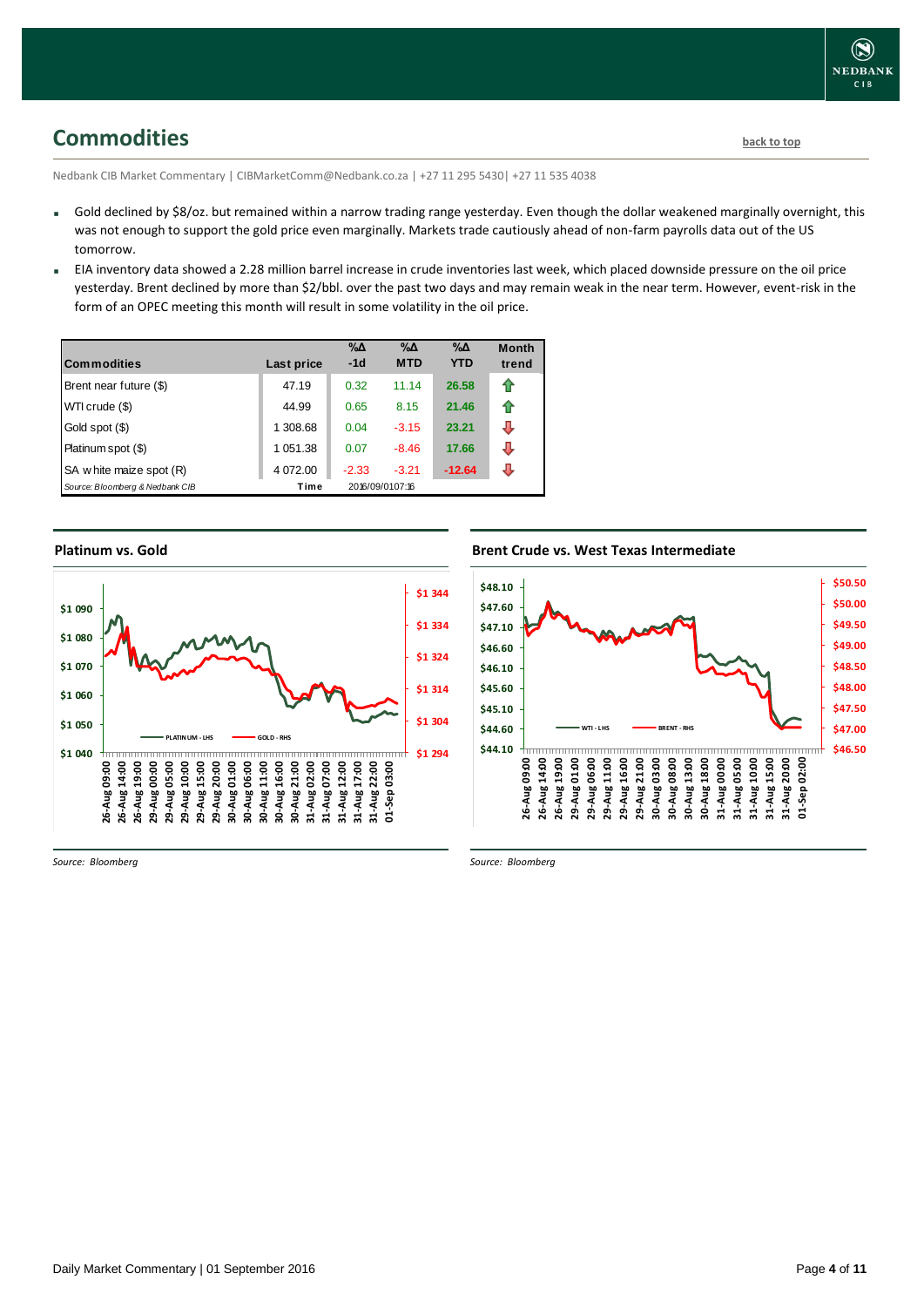## <span id="page-4-0"></span>**Fixed income and interest rates back to the line of the set of the set of the set of the set of the set of the set of the set of the set of the set of the set of the set of the set of the set of the set of the set of th**

|                                 |            | Δ               | Δ          | Δ          | <b>Month</b>  |                                  |            | Δ              | Δ               | Δ          | Month        |
|---------------------------------|------------|-----------------|------------|------------|---------------|----------------------------------|------------|----------------|-----------------|------------|--------------|
| <b>Bonds</b>                    | Last price | 1 <sub>d</sub>  | <b>MTD</b> | <b>YTD</b> | trend         | <b>FRAs and Swaps</b>            | Last price | 1 <sub>d</sub> | <b>MTD</b>      | <b>YTD</b> | trend        |
|                                 | %          | bps             | bps        | bps        |               |                                  | %          | bps            | bps             | bps        |              |
| R203-1 yrs                      | 7.95       | 14.69           | 46.29      | $-57.71$   | ⇑             | 3X6 FRA                          | 7.57       | 1.00           | 17.00           | 15.50      | 企            |
| R208-4.6 yrs                    | 8.48       | $-0.30$         | 38.00      | $-92.80$   | 全             | 6X9 FRA                          | 7.69       | 0.00           | 20.00           | $-8.50$    | 企            |
| R186-10.3 yrs                   | 9.05       | $-0.40$         | 41.20      | $-71.40$   | 企             | 9X12 FRA                         | 7.79       | $-1.00$        | 26.00           | $-46.00$   | ⇑            |
| R2048-31.5 yrs                  | 9.67       | 0.00            | 32.70      | $-73.60$   | 企             | <b>18X21 FRA</b>                 | 7.84       | 1.00           | 20.00           | $-117.00$  | ⇑            |
| <b>US 10 yr</b>                 | 1.58       | $-0.44$         | 12.26      | $-69.34$   | 全             | SA 2yr Sw ap                     | 7.72       | 0.70           | 18.00           | $-44.10$   | ⇮            |
| <b>UK 10 yr</b>                 | 0.64       | 0.63            | $-6.28$    | $-67.24$   | ⊕             | SA 3yr Sw ap                     | 7.82       | 0.20           | 21.20           | $-72.40$   | ⇑            |
| German 10 yr                    | $-0.07$    | $-28.57$        | $-45.38$   | $-110.33$  | ⊕             | SA 5yr Sw ap                     | 8.05       | 0.00           | 27.00           | $-94.50$   | ⇑            |
| Japan 10 yr                     | $-0.05$    | $-19.05$        | $-73.16$   | $-119.25$  | 非             | SA 10yr Sw ap                    | 8.43       | 1.00           | 30.00           | $-104.00$  | ⇑            |
|                                 |            | Δ               | Δ          | Δ          | <b>Month</b>  | SA 15yr Swap                     | 8.50       | 1.20           | 33.00           | $-115.75$  | 企            |
| <b>Money Market</b>             | Last price | 1 <sub>d</sub>  | <b>MTD</b> | <b>YTD</b> | trend         |                                  |            | Δ              | Δ               | Δ          | <b>Month</b> |
|                                 | %          | bps             | bps        | bps        |               | <b>Spreads</b>                   | Last price | 1 <sub>d</sub> | <b>MTD</b>      | <b>YTD</b> | trend        |
| SA repo rate                    | 7.00       | 0.00            | 0.00       | 75.00      | $\Rightarrow$ |                                  | %          | bps            | bps             | bps        |              |
| SA prime rate                   | 10.50      | 0.00            | 0.00       | 75.00      |               | 2v10v                            | $-0.71$    | $-0.30$        | $-12.00$        | 59.90      | ⊕            |
| SA CPI (MTD = previous month)   | 6.00       |                 | $-30.00$   |            | ⊕             | 3v10v                            | $-0.60$    | $-0.80$        | $-8.80$         | 31.60      | ⊕            |
| SA 3m JIBAR                     | 7.36       | 0.00            | 0.80       | 73.30      | 合             | R186-R203                        | 1.25       | $-15.09$       | $-5.09$         | $-13.69$   | ⊕            |
| SA 3m NCD                       | 7.38       | 5.00            | 2.50       | 77.50      | 合             | R2048-R186                       | 0.61       | 0.40           | $-8.50$         | $-2.20$    | ⊕            |
| SA 6m NCD                       | 8.05       | 2.50            | 15.00      | 53.75      | 全             | 5y-R186                          | $-1.01$    | 0.40           | $-14.20$        | $-23.10$   | ⇩            |
| SA 12m NCD                      | 8.65       | 2.50            | 7.50       | 21.25      | 全             | 10y-R186                         | $-0.64$    | 1.40           | $-11.20$        | $-32.60$   | ⊕            |
| US 3m LIBOR                     | 0.84       | $-0.28$         | 8.02       | 22.66      | 企             | 15y-R186                         | $-0.57$    | 1.60           | $-8.20$         | $-44.35$   | ⊕            |
| UK 3m LIBOR                     | 0.39       | $-0.25$         | $-10.64$   | $-20.29$   | ⊕             | SA 5yr CDS spread - basis points | 260.00     | 17.00          | 7.00            | $-76.00$   | ⇑            |
| Japan 3m LIBOR                  | $-0.04$    | $-0.92$         | $-2.52$    | $-11.34$   | ⊕             | Source: Bloomberg & Nedbank CIB  | Time       |                | 2016/09/0107:16 |            |              |
| Source: Bloomberg & Nedbank CIB | Time       | 2016/09/0107:16 |            |            |               |                                  |            |                |                 |            |              |

Bond flow sales |+2711 535 4021 | Corporate Money Markets | +2711 535 4007 | Business Bank Money Markets | +2711 535 4006

 SAGBs open up as we left but a touch higher than MTM. The range is intact, 9.10/8.90, and the reaction to yesterday's headlines seems overdone to me when taken in isolation, but is an indicator of investor nerves - understandable given the political backdrop.

Trade the current range for now, ahead of NFP tomorrow.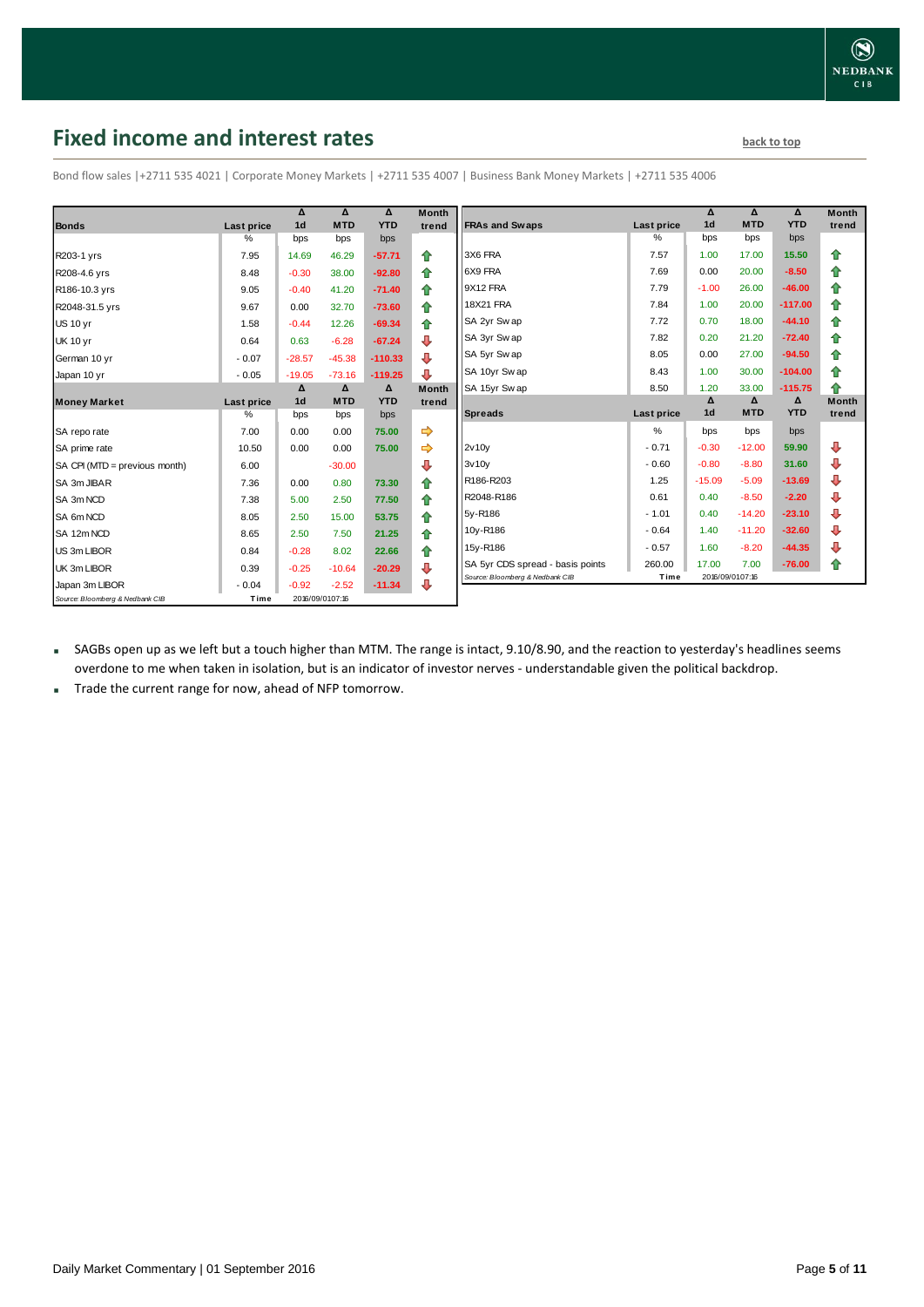## **NEDBANK**  $CIB$

## <span id="page-5-0"></span>**Equities [back to top](#page-0-0)**

Cash equities | +2711 535 4030/31

### **South Africa**

 The Top 40 ended the day down 1.19% at 46261 with most sectors closing in the red. Mr Price weighed heavily on the general retailers (- 6.04%) sector, tumbling 15.96% after reporting a disappointing trading update. Mining stocks lost ground, with a stronger dollar weighing on metal prices and the weaker rand giving little support to the sector. (IMP – 7.14%, DRD-6.88%, BIL -4.82%). In corporate news, MMI Holdings Ltd lost 4.81% after their trading update disappointed and Steinhoff lost 5.75% after their full year profit missed analyst's estimates. Santam added 1.42% after reporting a good operational performance and an unexpected special dividend of R8.00. PPC remained under pressure after trading ex rights. The value traded at the close was R31.6billion and the rand was trading at R14.70 vs. the dollar.

### **UK/Europe**

 European markets ended Wednesday's session lower, losing ground in the late afternoon on news that US crude inventories had increased by 2.3 million barrels last week resulting in a drop in crude oil prices to \$45 a barrel. In London, Gold, mining and energy stocks were amongst the worst performers, while banking stocks rose following a number of encouraging reports on the British economy. The FTSE lost 0.6%, but ended the month up 0.8%. In Germany, Commerzbank added 3.41% and Deutsche Bank rose 2.68% following a report of merger talks between the two banks.

### **USA**

 US markets closed weaker last night, with energy stocks weighing on the bourse, tracking oil prices lower. Gold stocks were weak, with the NYSE Arca Gold Bugs Index falling 2.2% to its lowest closing level in more than two months. ADP Employment Data showed that the private sector added 177000 jobs, which was in line with estimates and contracts to buy previously owned homes surged in July, indicating that the economy was gaining sufficient momentum for the Fed to raise interest rates this year. Amongst some of the movers were cyber security firm, Palo Alto Networks, which fell 7.2% after forecast missed analysts estimates and US tax preparer, H&R Block Inc lost 10.5% following weaker than expected results.

### **Asia**

 Asian markets are trading mixed this morning. In Japan, gains in banking stocks offset losses in mining shares, with a number of investors taking a cautious stance ahead of the US jobs data which will be released tomorrow afternoon. The Bank of Japan plans to conduct a comprehensive assessment on the impact of its stimulus measures, which was raising hope that the central bank may adopt a measure which could help banks. Chinese stocks were trading slightly lower, with real estate stocks weighing on the market after PMI data showed activity was slowing in the construction sector, while the Hang Seng was firmer, lifted by the banking sector. Australian shares are weaker, with basic materials and energy shares under pressure. The energy sector was trading at its lowest level in four weeks and gold stocks touched a two month low, while banking stocks were trading firmer. BHP Billiton and Rio Tinto were down 3.05% and 1.5% respectively.

|                                 |             | $\%$ $\Delta$ | $\sqrt{\Delta}$ | $\sqrt{20}$   | <b>Month</b> |
|---------------------------------|-------------|---------------|-----------------|---------------|--------------|
| <b>Developed Markets</b>        | Last price  | $-1d$         | <b>MTD</b>      | <b>YTD</b>    | trend        |
| Dow Jones                       | 18 400.88   | $-0.29$       | $-0.17$         | 5.60          | ⊕            |
| Nasdaq                          | 5 213.22    | $-0.19$       | 0.99            | 4.11          | ⇑            |
| S&P 500                         | 2 170.95    | $-0.24$       | $-0.12$         | 6.21          | ⇩            |
| DJ Eurostoxx 50                 | 3 0 2 3 1 3 | $-0.25$       | 1.08            | $-7.48$       | 合            |
| <b>DAX</b>                      | 10 592.69   | $-0.61$       | 2.47            | $-1.40$       | ⇑            |
| CAC                             | 4 4 38.22   | $-0.43$       | $-0.04$         | $-4.29$       | ⊕            |
| <b>FTSE</b>                     | 6781.51     | $-0.58$       | 0.85            | 8.64          | ⇑            |
| ASX200                          | 5423.00     | $-0.18$       | $-2.51$         | 2.40          | ⊕            |
| Nikkei 225                      | 16 905.01   | 0.10          | 2.60            | $-11.18$      | ⇑            |
| <b>MSCI World</b>               | 1719.52     | $-0.24$       | $-0.13$         | 3.41          | ⊕            |
|                                 |             | %Δ            | %Д              | $\%$ $\Delta$ | <b>Month</b> |
| <b>Emerging Markets</b>         | Last price  | $-1d$         | <b>MTD</b>      | <b>YTD</b>    | trend        |
| Hang Seng                       | 23 107.68   | 0.57          | 5.56            | 5.45          | ⇑            |
| Shanghai                        | 3 081.65    | $-0.12$       | 3.43            | $-12.93$      | ⇑            |
| Brazil Bovespa                  | 57 901.11   | $-1.15$       | 1.03            | 33.57         | ♠            |
| India - NSE                     | 28 466.46   | 0.05          | 1.48            | 8.99          | ♠            |
| Russia Micex                    | 1971.59     | $-0.71$       | 1.39            | 11.94         | 企            |
| <b>MSCI</b> Emerging            | 893.68      | $-0.58$       | 2.31            | 12.53         | ⇑            |
|                                 |             | %Δ            | %Δ              | %Δ            | <b>Month</b> |
| <b>SA Indices</b>               | Last price  | $-1d$         | <b>MTD</b>      | <b>YTD</b>    | trend        |
| <b>JSE All Share</b>            | 52 733.12   | $-1.34$       | $-0.12$         | 4.02          | ⊕            |
| Top 40                          | 46 261.02   | $-1.19$       | 0.75            | 1.01          | ⇑            |
| Resi 10                         | 31 099.44   | $-3.18$       | $-0.68$         | 22.47         | ⊕            |
| Indi 25                         | 71 375.15   | $-0.84$       | 1.51            | $-0.53$       | ⇑            |
| Fini 15                         | 14 669.02   | $-0.85$       | $-2.88$         | $-3.72$       | ⇩            |
| Source: Bloomberg & Nedbank CIB | Time        |               | 2016/09/0107:16 |               |              |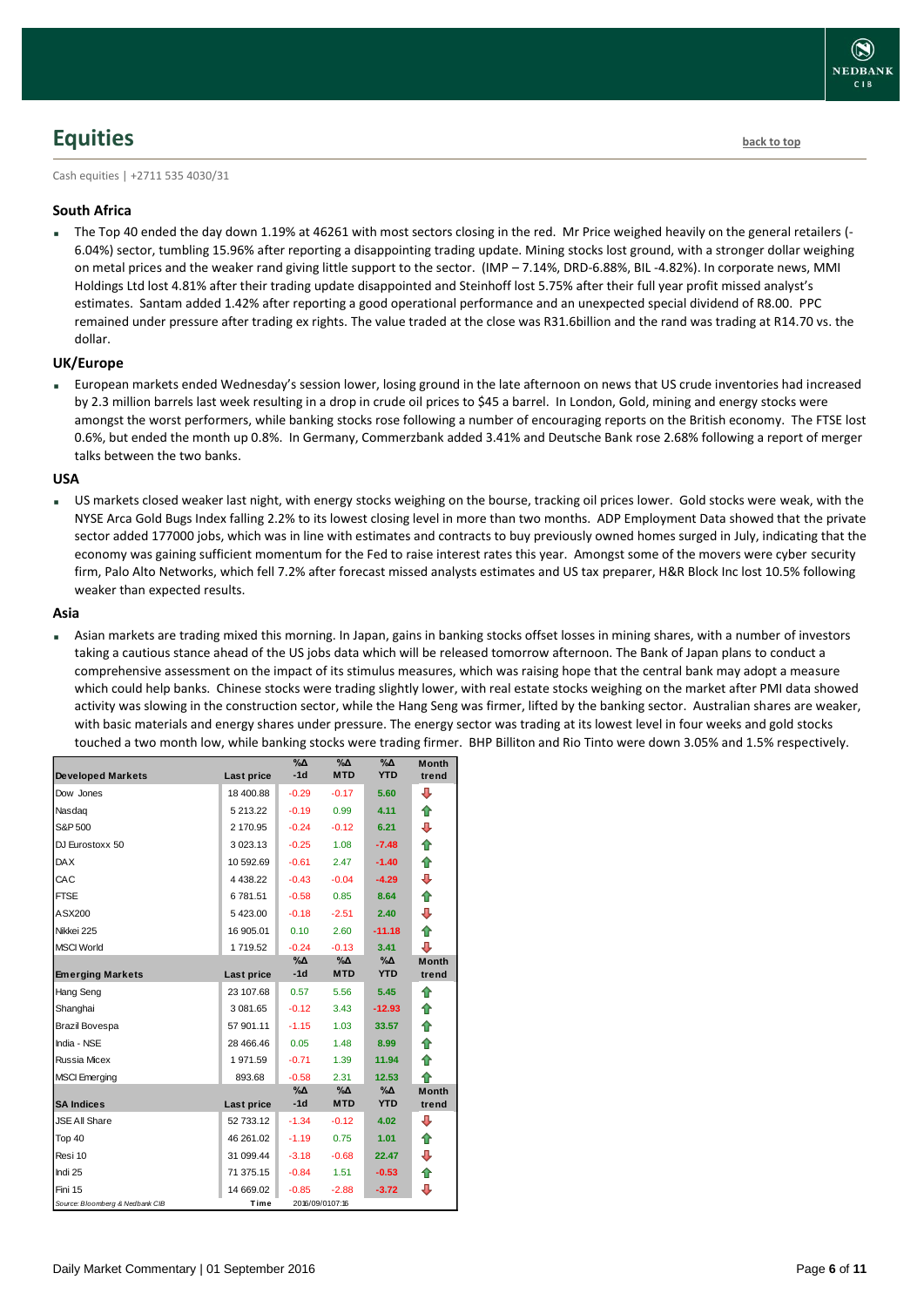## <span id="page-6-0"></span>**Economics [back to top](#page-0-0)**

Nedbank CIB Market Commentary | CIBMarketComm@Nedbank.co.za | +27 11 295 5430

#### **US**

- The US private sector added 177k jobs in August, down from the (upwardly revised by 15k) 194k in July, marginally better than forecasts of 175k. All of the employment was driven by the services sectors, as the goods-producing sectors continue to shed jobs.
- A bulk of the new jobs was in the small and large businesses. The construction sector continued to shed jobs, while employment in the manufacturing sector was sharply lower – the manufacturing sector created no jobs in August, compared to July when it employed 4000 additional workers.
- On the services side, trade, transport, utilities, finance, professional and business services employed more people, albeit lower than last month.

**Synopsis: The US labour market remains upbeat and very close to full employment, essentially meeting one-half of the Fed's monetary policy target. Although economic momentum has been positive, inflation drivers are non-existent. However, Janet Yellen seemed unfazed by the stubborn inflation trajectory, as the Fed still expects the 2% target to be reached over the next few years. Hence, should economic data remain relatively upbeat, a rate hike at the December meeting is likely (seems like a re-hash of 2015).**

### **Europe**

- The unemployment rate in the Eurozone remained unchanged at 10.1% in July, in line with estimates. German unemployment however, fell by 0.1% to 4.2% in July. Unemployment in Spain, Italy, the Netherlands and Ireland edged lower, while French unemployment rose. Youth unemployment remained unchanged at 21.1%.
- CPI remained unchanged at 0.2% y/y in August, below forecasts of 0.3%. Food, non-energy industrial goods and services inflation edged lower, but the decline in energy prices eased in August.

**Synopsis: The bias for monetary policy in the Eurozone is loose, with further rate cuts not being ruled out by the ECB. Inflation and growth metrics have deteriorated since the Brexit vote, hence the ECB has explicitly stated that it will do whatever it takes to stabilise the economy using monetary policy. Banks are likely to be penalised if they do not extend loans to consumers.**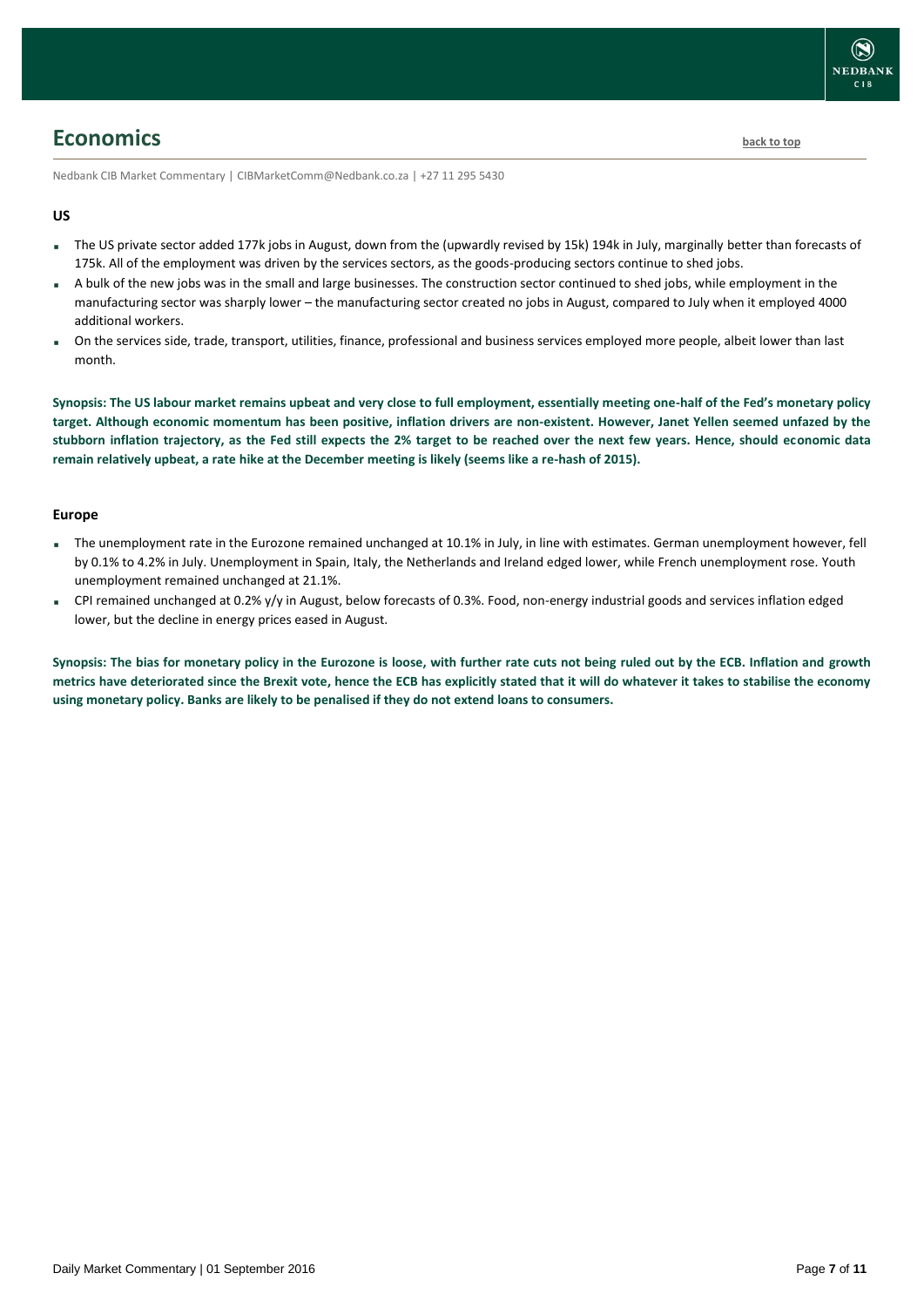# <span id="page-7-0"></span>**JSE performance [back to top](#page-0-0)**

Nedbank CIB Market Commentary | CIBMarketComm@Nedbank.co.za | +27 11 295 5430

| <b>Top40 constituents</b>               | <b>Last price</b> | %Δ<br>$-1d$ | %Δ<br><b>MTD</b> | %Δ<br><b>YTD</b> | Month<br>trend |
|-----------------------------------------|-------------------|-------------|------------------|------------------|----------------|
| AGL: Anglo American Plc                 | 149.50            | $-3.79$     | $-2.29$          | 116.70           | ⊕              |
| AMS: Anglo American Platinum Ltd        | 395.31            | $-2.96$     | $-10.16$         | 113.29           | ⊕              |
| ANG: Anglogold Ashanti Ltd              | 239.78            | $-2.92$     | $-20.90$         | 125.65           | ⊕              |
| APN: Aspen Pharmacare Holdings Lt       | 352.00            | $-1.53$     | $-6.13$          | 13.74            | ⇩              |
| BAT: Brait Se                           | 116.50            | 0.45        | $-5.81$          | $-29.61$         | ⇩              |
| <b>BGA: Barclays Africa Group Ltd</b>   | 148.90            | $-2.36$     | $-2.99$          | 3.77             | ⊕              |
| <b>BID: Bid Corp Ltd</b>                | 270.00            | 0.37        | 4.24             |                  | ✿              |
| BIL: Bhp Billiton Plc                   | 188.00            | $-4.82$     | 8.36             | 8.08             | ⇑              |
| BTI: British American Tobacco Plc       | 911.73            | 1.27        | 3.35             | 4.42             | ⇑              |
| CCO: Capital & Counties Propertie       | 57.20             | 3.34        | 6.72             | -44.20           | ⇑              |
| CFR : Financiere Richemont-Dep Rec      | 85.16             | $-0.40$     | 0.44             | $-23.69$         | ⇑              |
| CPI: Capitec Bank Holdings Ltd          | 582.58            | $-1.55$     | $-5.35$          | 8.17             | ⇩              |
| DSY: Discovery Ltd                      | 119.84            | $-1.97$     | $-4.12$          | $-9.86$          | ⇩              |
| FFA: Fortress Income Fund Ltd-A         | 16.43             | 1.23        | $-2.14$          | 2.18             | ⇩              |
| FFB: Fortress Income Fund Ltd           | 34.06             | 1.25        | $-6.68$          | $-2.21$          | ⊕              |
| <b>FSR: Firstrand Ltd</b>               | 44.07             | $-2.04$     | $-9.30$          | 4.01             | ⇩              |
| <b>GRT: Grow thpoint Properties Ltd</b> | 25.43             | $-0.27$     | $-3.49$          | 9.47             | ⊕              |
| INL: Investec Ltd                       | 85.84             | 0.93        | 2.62             | -21.61           | ⇑              |
| INP: Investec Plc                       | 86.50             | 0.42        | 4.62             | $-21.43$         | ✿              |
| <b>ITU: Intu Properties Plc</b>         | 60.70             | 1.30        | 10.00            | $-17.88$         | ⇑              |
| MEI: Mediclinic International Plc       | 198.04            | 0.53        | 1.04             | 4.01             | ✿              |
| MND: Mondi Ltd                          | 297.00            | 0.21        | 5.63             | $-3.34$          | ⇑              |
| MNP: Mondi Plc                          | 299.20            | 0.39        | 6.80             | $-3.02$          | ⇑              |
| MRP: Mr Price Group Ltd                 | 184.47            | $-15.96$    | $-19.41$         | $-7.77$          | ⇩              |
| MTN: Mtn Group Ltd                      | 120.20            | 0.18        | $-14.31$         | $-9.55$          | ⊕              |
| NED: Nedbank Group Ltd                  | 206.52            | $-1.66$     | 3.78             | 9.50             | ⇑              |
| NPN: Naspers Ltd-N Shs                  | 2 406.00          | $-0.99$     | 10.38            | 13.49            | ⇑              |
| NTC: Netcare Ltd                        | 32.85             | $-0.70$     | 2.18             | $-3.10$          | ⇑              |
| OML: Old Mutual Plc                     | 37.16             | 0.05        | $-3.86$          | $-10.35$         | ⇩              |
| RDF: Redefine Properties Ltd            | 11.02             | $-1.87$     | $-8.09$          | 13.61            | ⊕              |
| REI: Reinet Investments Sa-Dr           | 32.06             | 0.66        | 2.92             | 0.56             | €              |
| REM: Remgro Ltd                         | 251.71            | $-0.79$     | $-3.26$          | 2.65             | ⊕              |
| RMH: Rmb Holdings Ltd                   | 58.70             | $-1.20$     | $-5.63$          | 5.56             | ⊕              |
| RMI: Rand Merchant Investment Hol       | 41.80             | $-0.85$     | $-5.64$          | 7.98             | ⊕              |
| SAB: Sabmiller Plc                      | 847.00            | 1.33        | 5.03             | $-9.75$          | ⇮              |
| SBK: Standard Bank Group Ltd            | 133.14            | $-1.82$     | $-3.90$          | 17.30            | ⊕              |
| SHP: Shoprite Holdings Ltd              | 188.50            | $-2.78$     | $-7.28$          | 31.58            | ⇩              |
| SLM: Sanlam Ltd                         | 62.48             | $-1.68$     | $-4.46$          | 3.20             | ₽              |
| SNH: Steinhoff International H Nv       | 88.22             | $-5.75$     | 0.51             | 12.37            | ✿              |
| SOL: Sasol Ltd                          | 370.16            | $-1.83$     | 0.39             | -11.74           | ✿              |
| TBS: Tiger Brands Ltd                   | 381.52            | $-2.34$     | $-2.14$          | 20.57            | ⊕              |
| VOD: Vodacom Group Ltd                  | 152.93            | $-1.02$     | $-4.97$          | 0.34             | ⊕              |
| WHL: Woolw orths Holdings Ltd           | 80.64             | $-2.29$     | $-9.83$          | $-19.48$         | ⊕              |
| Source: Bloomberg & Nedbank CIB         | Time              |             | 2016/09/0107:16  |                  |                |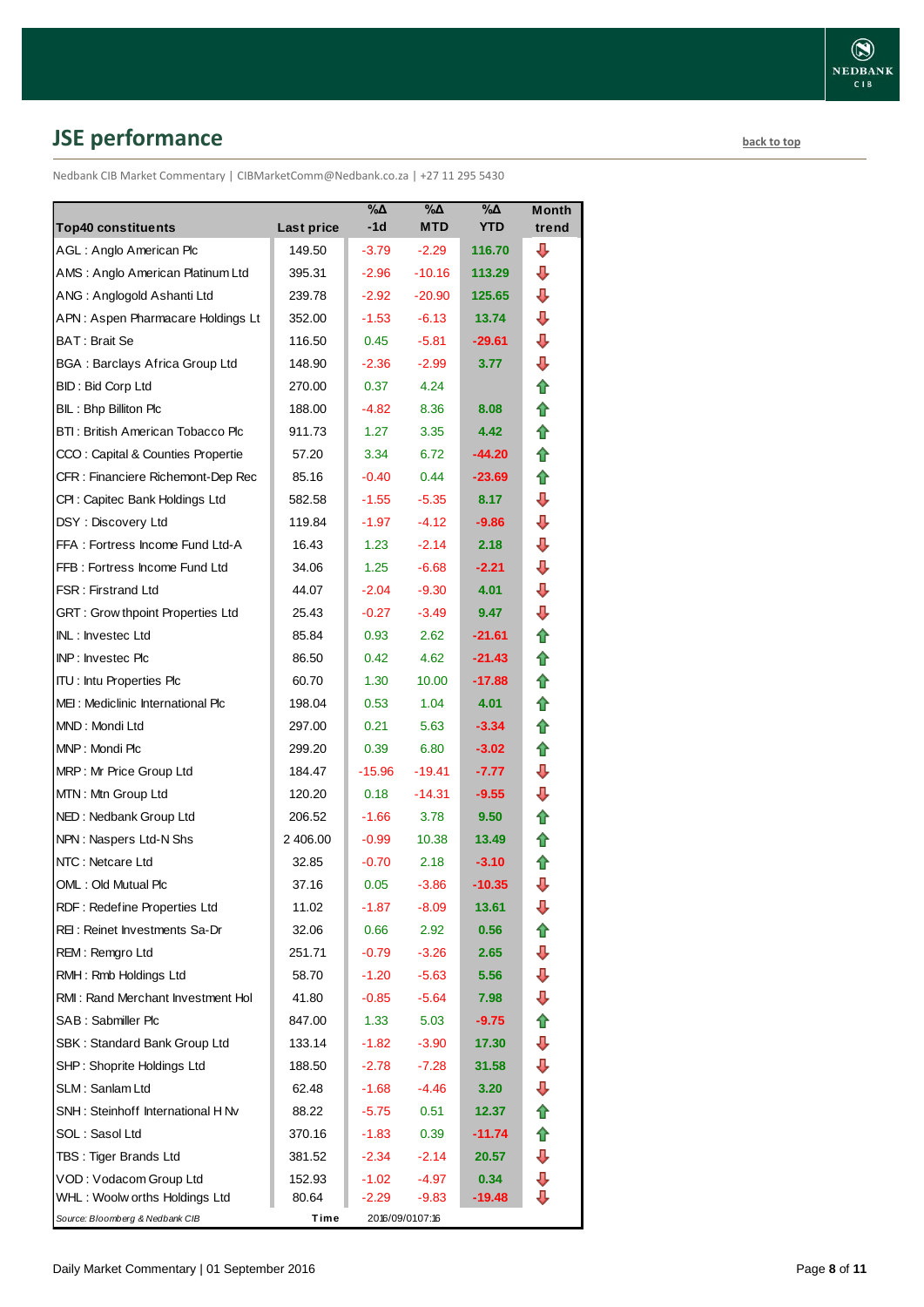# <span id="page-8-0"></span>**Economic calendar [back to top](#page-0-0) back to top**

Nedbank CIB Market Commentary | CIBMarketComm@Nedbank.co.za | +27 11 295 5430

|             |               |                                      | Period |                   |                          |                   |                                                     |
|-------------|---------------|--------------------------------------|--------|-------------------|--------------------------|-------------------|-----------------------------------------------------|
| <b>Time</b> | Country Event |                                      |        | Survey            | Actual                   | Prior             | <b>Revised</b>                                      |
| 31-Aug      |               |                                      |        |                   |                          |                   |                                                     |
| 01:05       | UK            | <b>GfK Consumer Confidence</b>       | Aug    | -9                | $-7$                     | $-12$             | $-$                                                 |
| 01:50       | JN            | <b>Industrial Production YoY</b>     | Jul P  | $-3.00%$          | $-3.80%$                 | $-1.50%$          |                                                     |
| 11:00       | EC            | <b>Unemployment Rate</b>             | Jul    | 10.00%            | 10.10%                   | 10.10%            |                                                     |
| 11:00       | EC            | <b>CPI Estimate YoY</b>              | Aug    | 0.30%             | 0.20%                    | 0.20%             |                                                     |
| 11:00       | EC            | CPI Core YoY                         | Aug A  | 0.90%             | 0.80%                    | 0.90%             |                                                     |
| 13:00       | US            | <b>MBA Mortgage Applications</b>     | 26-Aug |                   | 2.80%                    | $-2.10%$          | $\hspace{0.05cm} -\hspace{0.05cm} -\hspace{0.05cm}$ |
| 14:00       | SA            | <b>Trade Balance Rand</b>            | Jul    | 8.0b              | 5.2 <sub>b</sub>         | 12.5 <sub>b</sub> | $\overline{\phantom{a}}$                            |
| 14:15       | US            | ADP Employment Change                | Aug    | 175k              | 177k                     | 179k              | 194k                                                |
| 15:45       | US            | <b>Chicago Purchasing Manager</b>    | Aug    | 54                | 51.5                     | 55.8              | $\hspace{0.05cm} -$                                 |
| 16:00       | US            | Pending Home Sales NSA YoY           | Jul    | 2.20%             | $-2.20%$                 | 0.30%             | $-0.70%$                                            |
| 01-Sep      |               |                                      |        |                   |                          |                   |                                                     |
| 02:30       | JN            | Nikkei Japan PMI Mfg                 | Aug F  | --                | 49.5                     | 49.6              | $\hspace{0.05cm} -\hspace{0.05cm} -\hspace{0.05cm}$ |
| 03:00       | <b>CH</b>     | <b>Manufacturing PMI</b>             | Aug    | 49.8              | 50.4                     | 49.9              |                                                     |
| 09:55       | <b>GE</b>     | Markit/BME Germany Manufacturing PMI | Aug F  | 53.6              | $\hspace{0.05cm} -$      | 53.6              |                                                     |
| 10:00       | EC            | Markit Eurozone Manufacturing PMI    | Aug F  | 51.8              | $-$                      | 51.8              |                                                     |
| 10:30       | UK            | Markit UK PMI Manufacturing SA       | Aug    | 49                | $\overline{\phantom{a}}$ | 48.2              | --                                                  |
| 11:00       | SA            | <b>Barclays Manufacturing PMI</b>    | Aug    | 51                | $\overline{\phantom{a}}$ | 52.5              | $\overline{\phantom{a}}$                            |
| 14:30       | <b>US</b>     | <b>Initial Jobless Claims</b>        | 27-Aug | $\qquad \qquad -$ | $\hspace{0.05cm} -$      | 261k              | $\hspace{0.05cm} -$                                 |
| 14:30       | US            | <b>Continuing Claims</b>             | 20-Aug | --                | $\overline{\phantom{a}}$ | 2145k             |                                                     |
| 15:45       | US            | Markit US Manufacturing PMI          | Aug F  | --                | $\overline{\phantom{a}}$ | 52.1              |                                                     |
| 16:00       | US            | <b>ISM Manufacturing</b>             | Aug    | 52                | $\overline{\phantom{a}}$ | 52.6              |                                                     |
|             | SA            | Naamsa Vehicle Sales YoY             | Aug    | $-13.10%$         | --                       | $-17.00%$         | $-17.10%$                                           |

*Source: Bloomberg*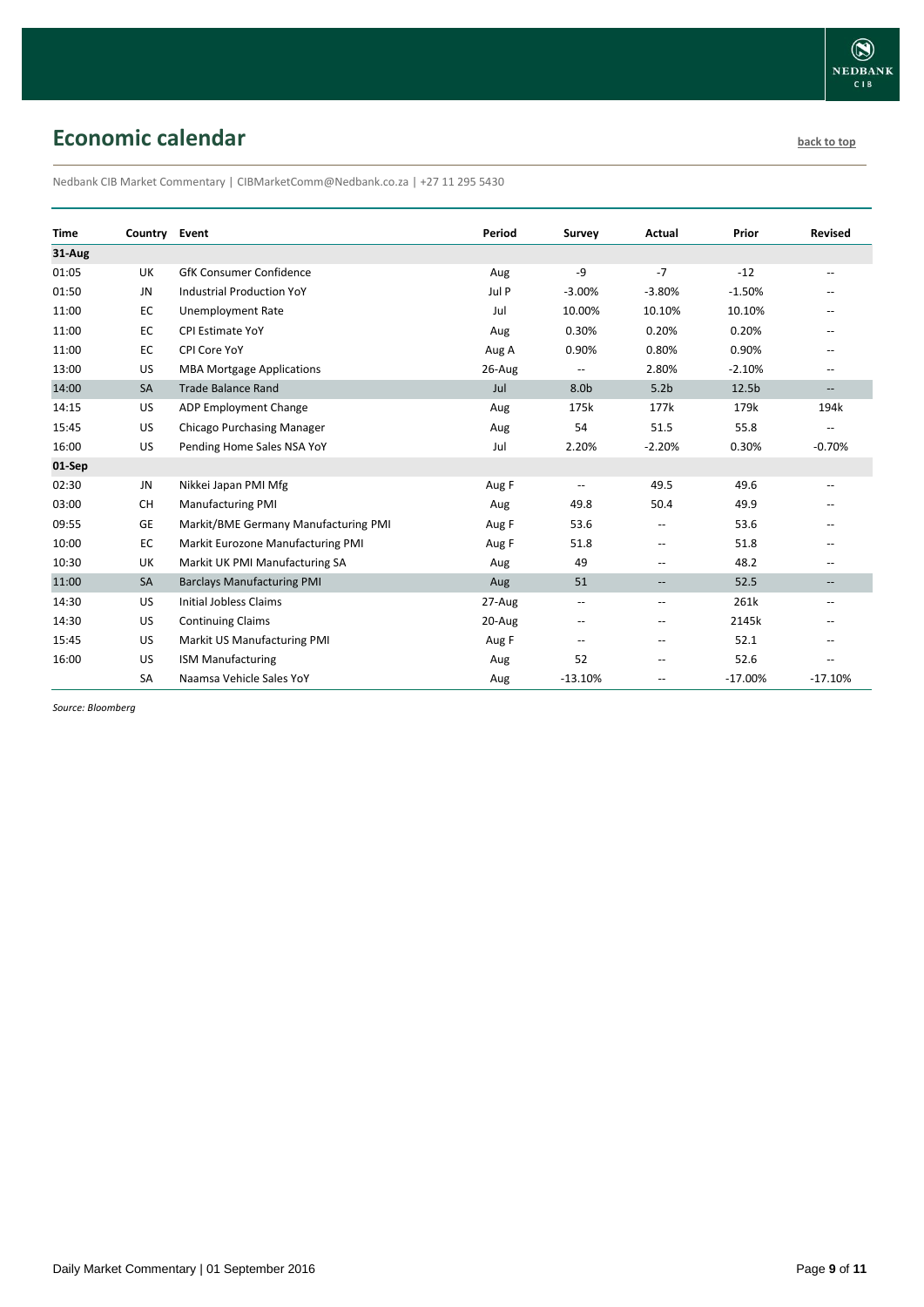### <span id="page-9-0"></span>**Contacts**

**Head: Strategic Research Mohammed Yaseen Nalla, CFA** (011) 295 5430

**ALM Portfolio Management** (011) 535 4042

**Equities Sales and Distribution** (011) 535 4030/31

**Forex Institutional Sales Desk** (011) 535 4005

**Interest Rate Swaps & FRA's Trading** (011) 535 4004

**Money Market Institutional Sales Desk** (011) 535 4008

**Treasury: Economic Analyst Reezwana Sumad** (011) 294 1753

**Bond Trading** (011) 535 4021

**Forex Business Banking Sales Desk** (011) 535 4003

**Forex Retail Sales Desk** (011) 535 4020

**Money Market Business Banking Sales Desk** (011) 535 4006

**Non Soft & Soft Commodities Trading** (011) 535 4038

**Credit Derivatives**  (011) 535 4047

**Forex Corporate Sales Desk** JHB (011) 535 4002; DBN (031) 327 3000; CTN (021) 413 9300

**Inflation Trading** (011) 535 4026

**Money Market Corporate Sales Desk** JHB (011) 535 4007; DBN (031) 327 3000; CTN (021) 413 9300

**Preference shares desk** (011) 535 4072